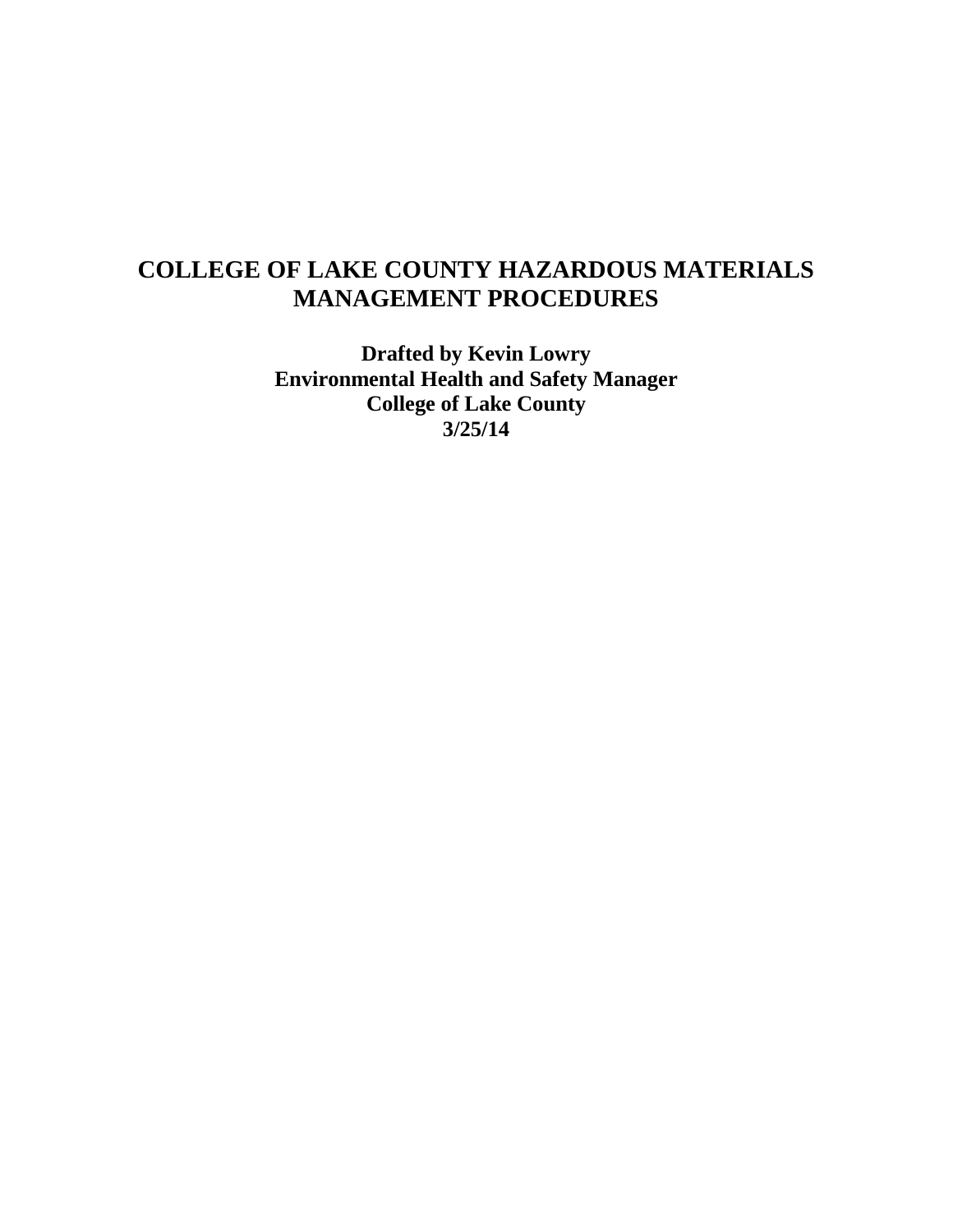# **Table of Contents**

| Section II: Inventory, Handling, Storage, and |  |
|-----------------------------------------------|--|
|                                               |  |
|                                               |  |
|                                               |  |
|                                               |  |
|                                               |  |
|                                               |  |
|                                               |  |
|                                               |  |
|                                               |  |
|                                               |  |

# **Appendices**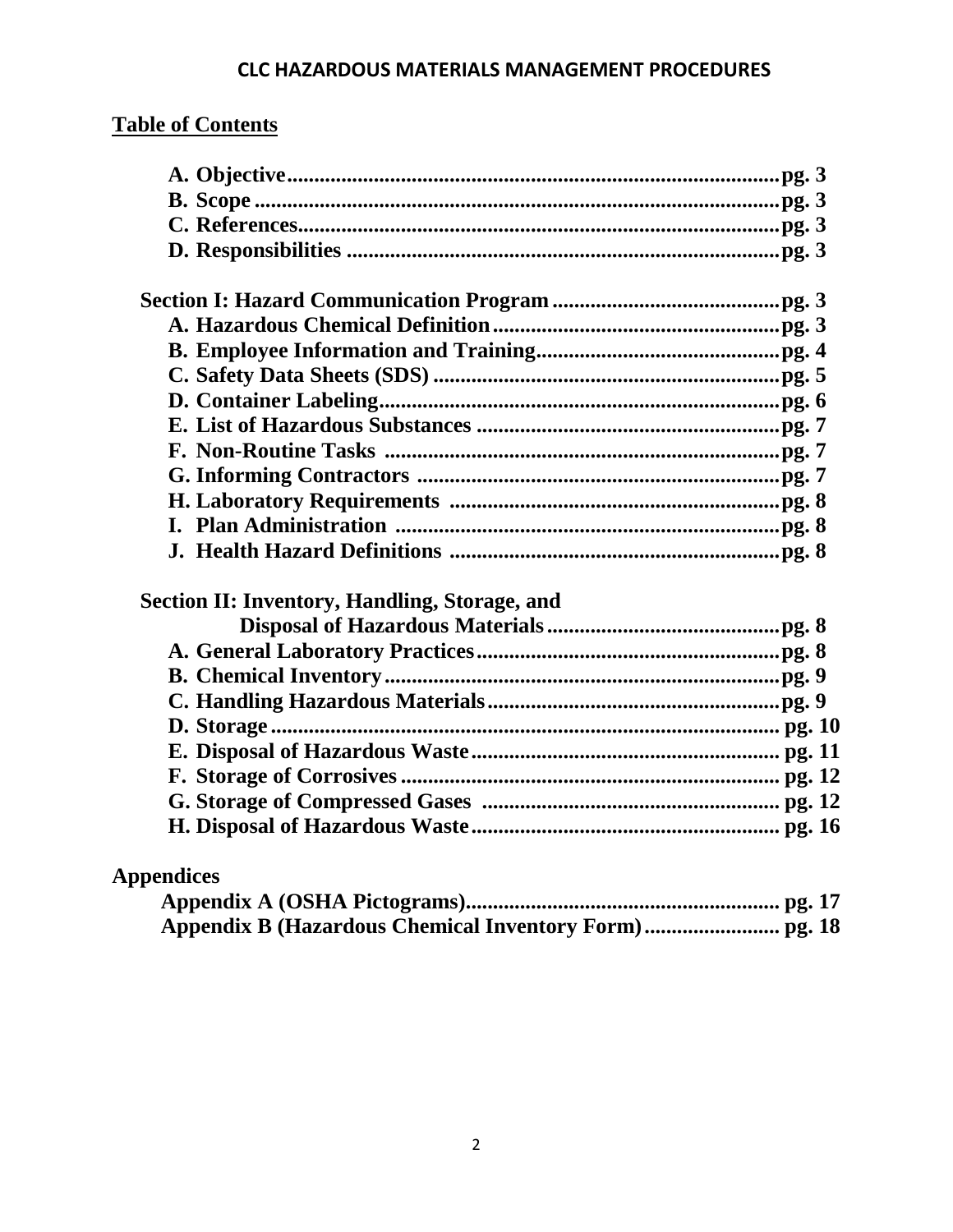### **A. Objective**

The Hazardous Materials Management Procedures are guidelines to ensure that all employees and students receive adequate information relevant to the possible hazards which may be associated with the various hazardous substances used at the College. The procedure covers the following topics: communication, inventory; handling; storage; and disposal of hazardous materials.

#### **B. Scope**

This program covers all potential workplace exposures involving hazardous substances as defined by Federal, State and local regulations. This includes all employees, students, visitors, and contractors of the College. This does not pertain to the Chemical Hygiene Plan for chemical and biological labs at the College.

### **C. References**

Department of Labor, Occupational Health and Safety Administration (OSHA) 29 Code of Federal Regulations 1910.1200, Illinois Department of Labor 820 ILCS 225 Health and Safety Act.

In 2012, OSHA revised the Hazard Communication Standard to align with the UN system of classifying chemicals. Starting in 2015, chemical manufacturers and distributors will be required to comply with new labeling of chemicals and a new format to the Safety Data Sheet (SDS) standard. For this document, all former Material Safety Data Sheets (MSDS) will now be referred to as Safety Data Sheets (SDS).

### **D. Responsibilities**

• Supervisors and department chairs must inform employees, students and visitors of hazardous materials used in the area.

 Supervisors and department chairs must make sure that Safety (SDS) are readily available for all hazardous chemicals used in the work area. An inventory of hazardous substances shall also be maintained for information on the amount and location of hazardous substances.

 Supervisors and department chairs must ensure containers of hazardous substances are always properly labeled, and that hazardous materials are inventoried, stored, handled, and disposed of properly.

 Employees working with hazardous materials must attend Hazard Communication training to ensure they understand the hazards and how to read a SDS.

• The Environmental Health and Safety Manager or Laboratory Chemical Hygiene Officer can provide training and assistance in Hazard Communications.

### **Section I. Hazard Communication Program**

### **A. Hazardous Material Definition**

A hazardous and/or toxic material is defined by OSHA as any chemical that is a **health hazard** or a **physical hazard**.

**HEALTH HAZARD:** OSHA defines a health hazard as a chemical for which there is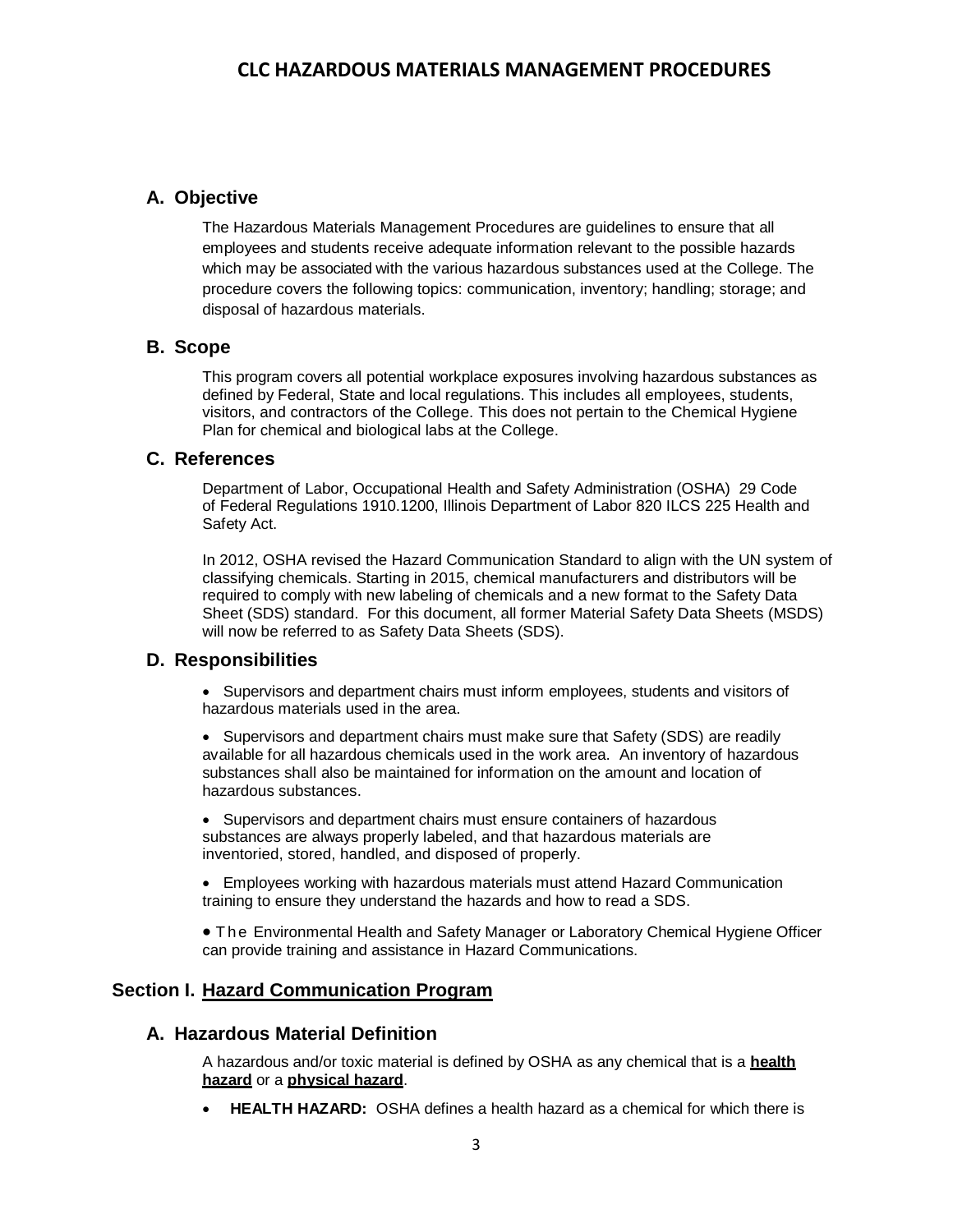statistically significant evidence based on at least one study conducted in accordance with established scientific principles that acute or chronic health effects may occur in exposed employees. Chemicals covered by this definition include carcinogens, toxic or highly toxic agents, reproductive toxins, irritants, corrosives, sensitizers, hepatotoxins, nephrotoxins, neurotoxins, agents that act on the hematopoietic system, and agents that damage the lungs, skin, eyes, or mucous membranes.

- **PHYSICAL HAZARD:** OSHA defines a physical hazard as a chemical for which there is scientifically valid evidence that it is a combustible liquid, a compressed gas, explosive, flammable, an organic peroxide, an oxidizer, pyrophoric, unstable (reactive), or water-reactive.
- **ADDITIONAL HAZARDOUS MATERIALS:** The broad definition OSHA uses to define hazardous chemicals includes not only generic chemicals, but also paints, cleaning compounds, inks, dyes, and many other common substances. Chemical manufacturers and importers are required to determine if the chemicals they produce or repackage meet the definition of a hazardous chemical. A chemical mixture may be considered as a whole or by its ingredients to determine its hazards. It may be considered as a whole if it has been tested as a whole and a MSDS/SDS has been issued accordingly. Otherwise the mixture must be evaluated by its components. If the mixture contains 1.0% or more of a hazardous chemical or 0.1% of an ingredient listed as a carcinogen or suspected carcinogen, the whole mixture is assumed to have the same health and/or carcinogenic hazards as its components.

### **B. Employee Information & Training**

All employees that work with hazardous substances will attend an orientation meeting for information and training on the following items **prior** to starting work with hazardous substances; (Training CHECKLIST is to be completed and kept in employee file).

- An overview of the requirements of the Hazard Communication Standard, including their rights under this regulation.
- Information on where hazardous substances are present in their work areas.
- Information regarding the use of hazardous substances in their specific work areas.
- The location and availability of the written Hazard Communication Program. Subsequent to this, the program will be available from managers and also from the Manager of Environmental Health & Safety.
- The physical and health aspects of the substances in use.
- Methods and observation techniques used to determine the presence or release of hazardous substances in the work area.
- The controls, work practices and personal protective equipment, which are available for protection against possible exposure.
- Emergency and first aid procedures to follow if employees are exposed to hazardous substances and the signs and symptoms of overexposure to hazardous chemicals in the workplace.
- How to read labels and Safety Data Sheets (SDS) to obtain the appropriate hazard information.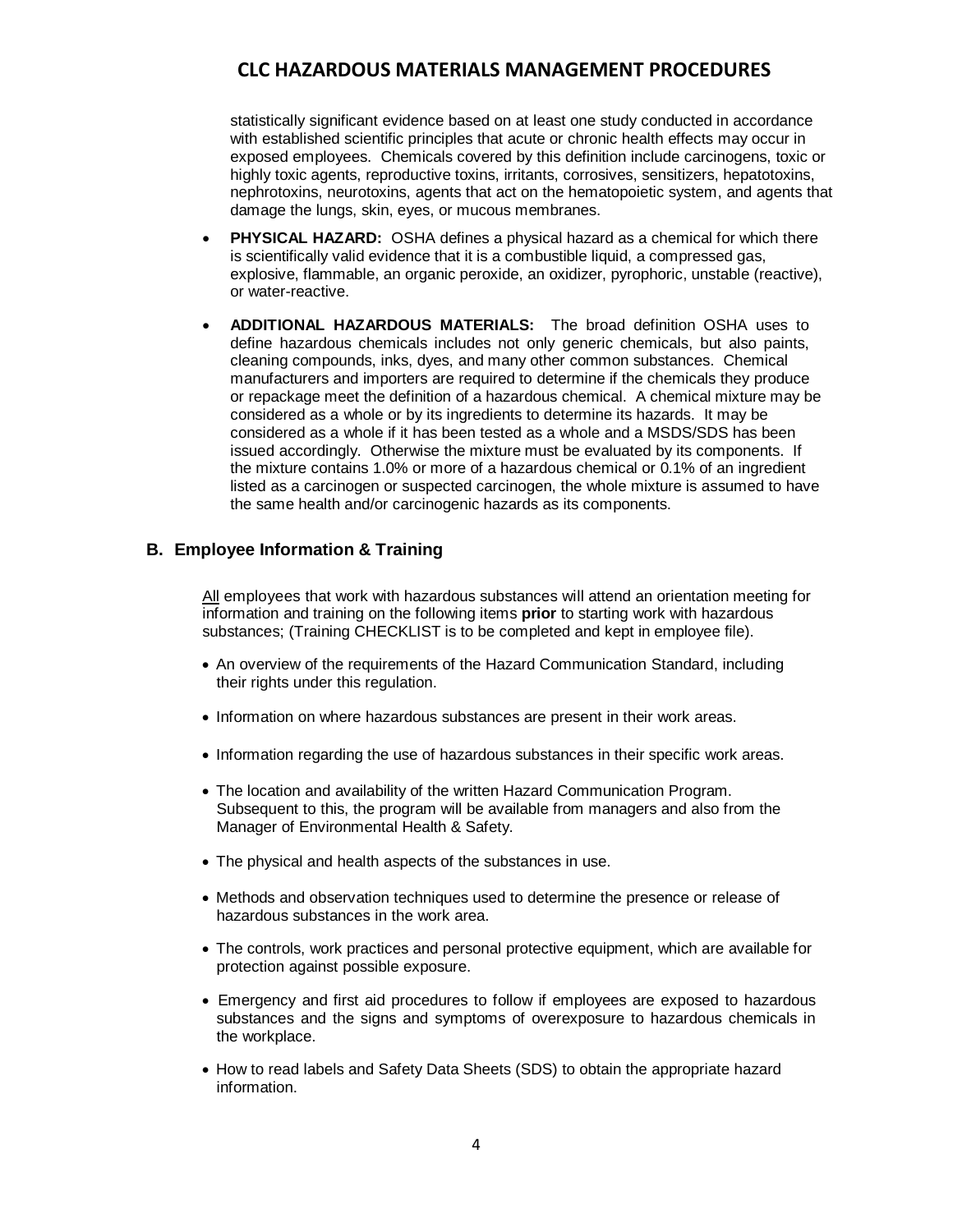- Employees whose duties include handling or otherwise managing hazardous wastes will receive training specific to those tasks that involve waste handling in accordance with state and federal hazardous waste regulations.
- Training is required at the time of initial assignment and whenever a new chemical hazard is introduced into the work area that an employee has not previously received training on. Information and training may be designed to cover categories of hazards or specific chemicals.

It is most important that all of our employees understand the information given in the orientation meetings. Questions regarding this information should be directed to the Manager of Environmental Health & Safety.

When new substances are introduced into the workplace the Department manager will review the above items with you as they are related to the new materials.

The department manager will relay all the above information to new employees, who will be working with hazardous substances, prior to their starting work.

### **C. Safety Data Sheets (SDS)**

- The 2012 Hazard Communications Revision require the following 16 sections, in this order:
	- 1. **Identification** includes product identifier; manufacturer or distributor name, address, phone number; emergency phone number; recommended use; restrictions on use.
	- 2. **Hazard(s) identification** includes all hazards regarding the chemical; required label elements.
	- 3. **Composition/information on ingredients** includes information on chemical ingredients; trade secret claims.
	- 4. **First-aid measures** includes important symptoms/effects, acute, delayed; required treatment.
	- 5. **Fire-fighting measures** lists suitable extinguishing techniques, equipment; chemical hazards from fire.
	- 6. **Accidental release measures** lists emergency procedures; protective equipment; proper methods of containment and cleanup.
	- 7. **Handling and storage** lists precautions for safe handling and storage, including incompatibilities.
	- 8. **Exposure controls/personal protection** lists OSHA's Permissible Exposure Limits (PELs); Threshold Limit Values (TLVs); appropriate engineering controls; personal protective equipment (PPE).
	- 9. **Physical and chemical properties** lists the chemical's characteristics.
	- 10. **Stability and reactivity** lists chemical stability and possibility of hazardous reactions.
	- 11. **Toxicological information** includes routes of exposure; related symptoms, acute and chronic effects; numerical measures of toxicity.
	- 12. **Ecological information**
	- 13. **Disposal considerations**
	- 14. **Transport information**
	- 15. **Regulatory information**
	- 16. **Other information** includes the date of preparation or last revision.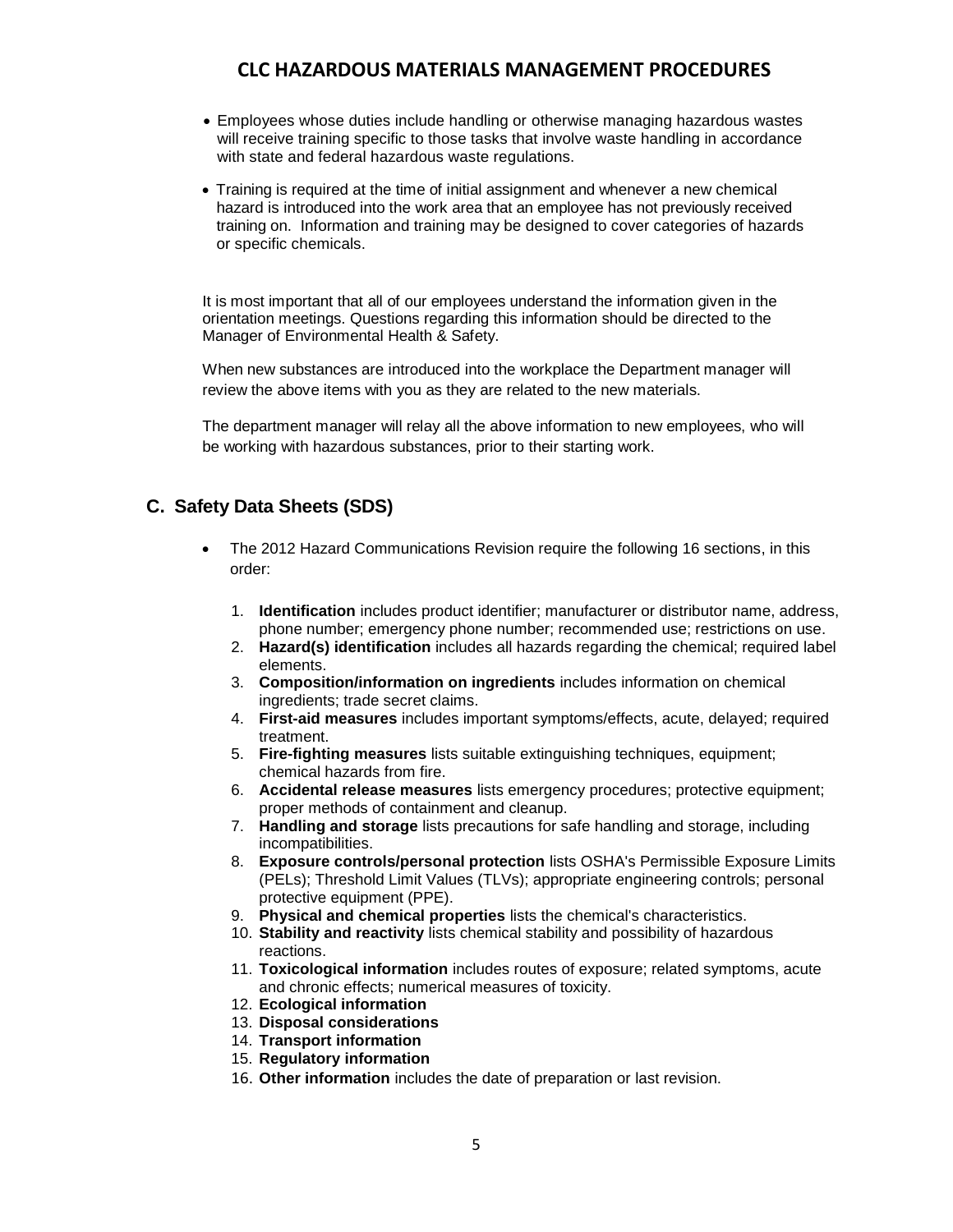- The College Faculties Department will maintain a master SDS file. These sheets are available to all employees, at all times, upon request.
- Department's shall keep a binder with copies of the SDS used in the area.
- A Department Head or their designee will be responsible for reviewing all incoming SDS for new and significant health/safety information. The designee will ensure that any new information is passed on to the employees involved.
- The Department Head or their designee will review all incoming SDS for completeness. If any SDS is missing or obviously incomplete, a new SDS will be requested from the manufacturer or distributor. OSHA is to be notified if the manufacturer or distributor will not supply the SDS or if it is not received after 30 days from request. Any new information will be passed on to employees involved.
- New materials will not be introduced into the work area until a SDS has been received.
- The department that makes the purchase will make it an ongoing part of their function to obtain SDS for all new materials when they are first ordered.
- The Manager of Environmental Health & Safety shall coordinate with appropriate departments to make sure all SDS are obtained, distributed and communicated.

#### **D. Container Labeling**

- No container or hazardous substances can be released or used unless the container is correctly labeled and the label is legible.
- All chemicals/substances in bags, drums, barrels, bottles, boxes, cans, cylinders, reaction vessels, storage tanks, or the like will be checked by the receiving department to ensure the manufacturer's label is intact, is legible, and has not been damaged in any manner during shipment. Any containers found to have damaged labels will be quarantined until a new label has been installed.
- The label must contain:
	- o **Name, Address, and Telephone Number** of the chemical manufacturer, importer or other responsible party.
	- o **Product Identifier** how the hazardous chemical is identified. This can be (but is not limited to) the chemical name, code number or batch number.
	- o **Signal Words** are used to indicate the relative level of severity of the hazard and alert the reader to a potential hazard on the label. There are only two words used as signal words- "Danger" and "Warning." Within a specific hazard class, "Danger" is used for the more severe hazards, and "Warning" is used for the less severe hazards.
	- o **Hazard Statements** describe the nature of the hazard(s) of a chemical, including, where appropriate, the degree of hazard. All of the applicable hazard statements must appear on the label. Hazard statements may be combined where appropriate to reduce redundancies and improve readability.
	- o **Precautionary Statements** describe recommended measures that should be taken to minimize or prevent adverse effects resulting from exposure to the hazardous chemical or improper storage or handling. There are four types of precautionary statements: prevention (to minimize exposure); response (in case of accidental spillage or exposure emergency response and first-aid); storage; and disposal.
	- o **Pictogram(s)** are graphic symbols used to communicate specific information about the hazard(s) of a chemical. There are nine pictograms; however, OSHA will not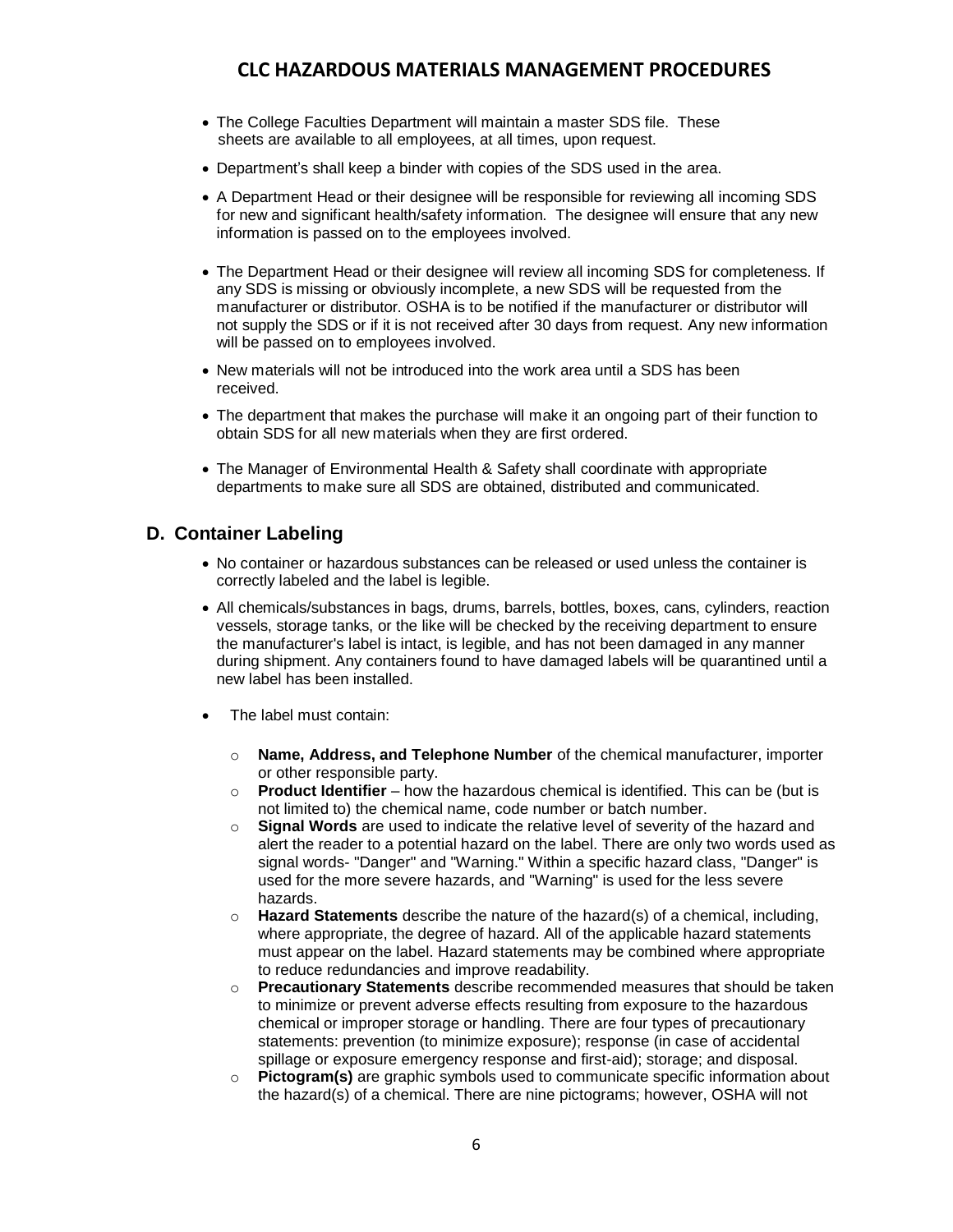enforce the use of the "environment" pictogram. See Appendix A.

: All secondary containers shall be labeled. The information must include details of all chemicals/substances which are in the referenced container.

**EXEMPTIONS TO LABLING:** A portable chemical container filled from a labeled container by an employee who uses it immediately or during his or her work shift does not have to be labeled. However, if any of the material is left at the end of the work shift, it must be labeled or returned to a labeled container. Pipes and piping systems do not have to be labeled.

#### **E. List of Hazardous Substances**

Each department shall compile, annually review, and update as necessary a complete inventory of all substances present in that department. The name of those materials determined to be hazardous are defined in applicable Federal and State standards.

The College has a database to keep an inventory of hazardous substances on campus. Departments shall keep this database up to date with the name of the hazardous substance, location and approximate quantity. Contact the Environmental Health and Safety Manager for assistance or access to the database.

All department inventories will be subject to independent review and verification.

#### **F. Non-Routine Tasks**

Infrequently, employees may be required to perform non-routine tasks, which involve the use of hazardous substances. Prior to starting work on such projects, each involved employee will be given information by his/her supervisor about hazards to which they may be exposed during such an activity.

This information will include:

- The specific hazards.
- Protective/safety measures which must be utilized.
- The measures the college has taken to lessen the hazards, including special ventilation, temperature controls, respirators, the presence of another employee, air sample readings, and emergency procedures.
- Documentation of this information review and any training

#### **G. Informing Contractors**

To ensure that outside contractors work safely at the College, and to ensure the safety of the contractor's employees, it will be the responsibility of management to provide contractors the following information:

- The hazardous substance to which they may be exposed while working at the College.
- The precautions the contractor's employees must take to lessen the possibility of exposure by usage of the appropriate measures.
- Rules and regulations regarding the protection of employee safety relevant to fire and ignition sources around flammable materials will be followed. The rules regarding smoking, welding, grinding, will also be followed.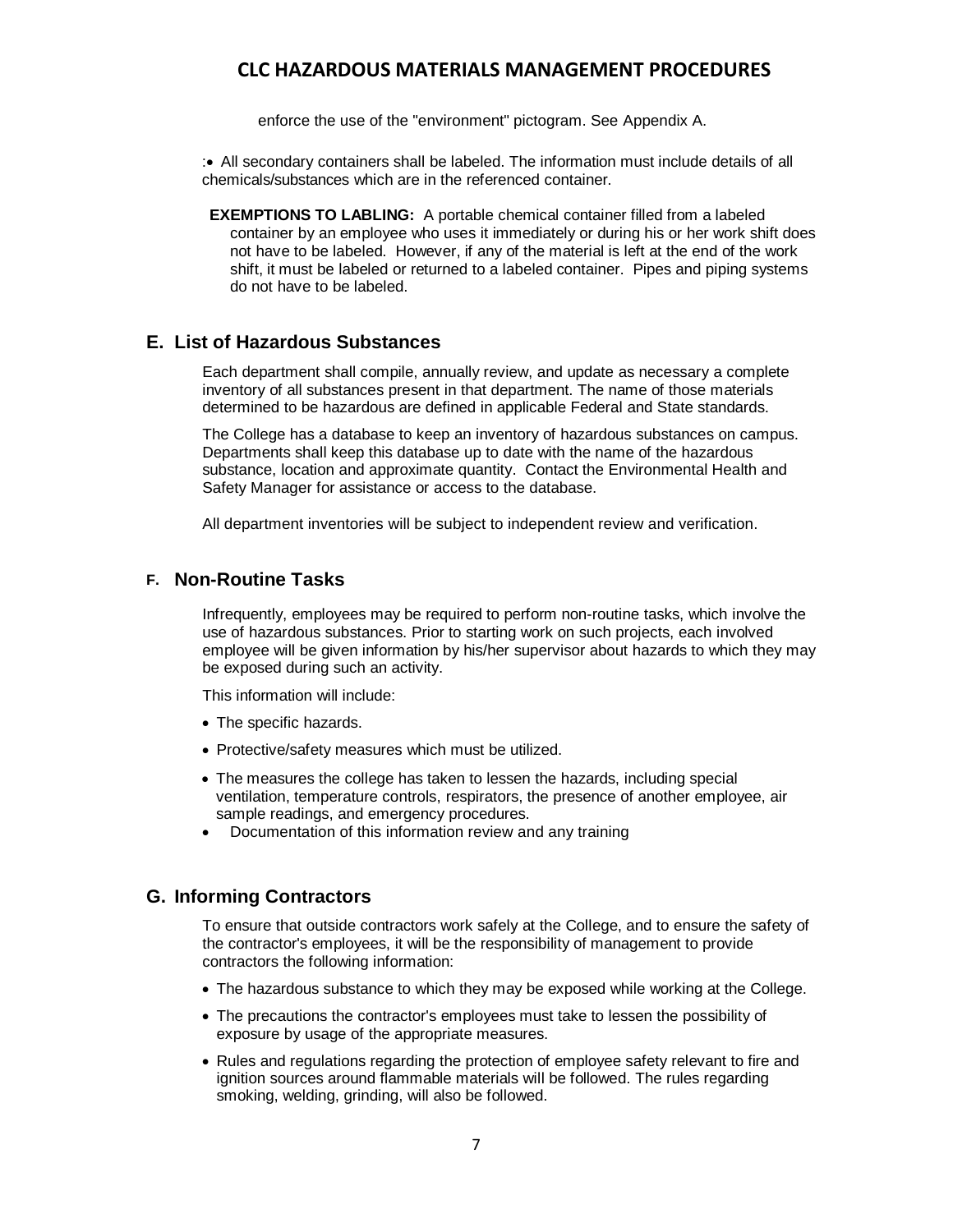Outside contractors shall supply the name of any hazardous substance the contractor's employees may be bringing into the facility for use in their work. The contractor should also supply a copy of the SDS relevant to these materials.

### **H. Laboratory Requirements**

- Ensure that labels on incoming containers of hazardous chemicals are neither removed nor defaced.
- Maintain any SDS that are received with hazardous chemicals, and ensure that SDS for all hazardous chemicals in the work area are readily accessible to laboratory employees during the times they work in the laboratory and to emergency response personnel.
- Provide information and training to employees regarding the hazardous chemicals/substances in their work area at the time of their first work assignment and again whenever a new health or physical hazard is introduced into their work area. Laboratory employees are to receive the same training as discussed in section C, . Employee Information and Training. Additionally, laboratory employees must understand and follow the standard operating procedures for the correct handling of hazardous chemicals as covered in the *College of Lake County Laboratory Chemical Hygiene Plan.*

### **I. Plan Administration**

The Manager of Environmental Health & Safety will monitor this Hazard Communication program.

Questions regarding this program should be directed to the Manager of Environmental Health & Safety.

### **J. Health Hazard Definitions**

In order to determine the most up-to-date definitions for hazardous materials in the workplace, please reference Department of Labor, Occupational Health and Safety Administration (OSHA) 29 Code of Federal Regulations 1910.1200 (Hazard Communications).

### **Section II. Inventory, Handling, Storage, and Disposal of Hazardous Materials**

### **A. General Laboratory Practices**

- All staff is expected to follow these guidelines to ensure a safe working environment.
- Conduct yourself in a safe and responsible manner when working in the lab
- Plan ahead. Seek information about the hazards, plan protective measures to minimize exposure, and plan the safe positioning of laboratory equipment before using any hazardous materials.
- Be alert to unsafe work practices and conditions. Correct those that you can and report issues to the department chair.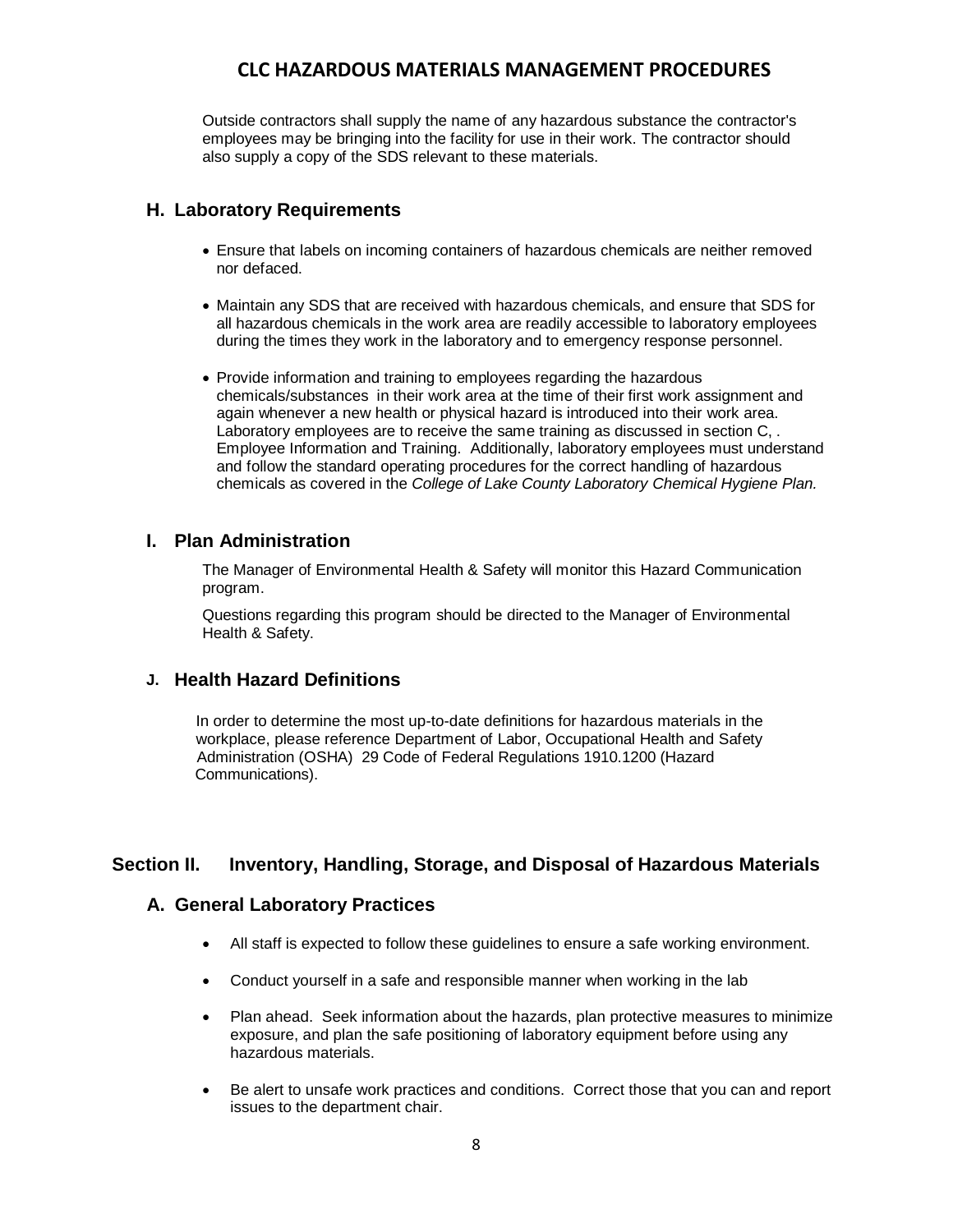- Know the location and proper use of safety equipment.
- Always wear appropriate Personal Protective Equipment (PPE)
- Do not smoke, chew gum or tobacco, handle contact lenses or apply make-up while in the lab.
- Restrain long hair and loose clothing or jewelry while working in the laboratory.
- Never wear sandals or open-toed shoes in the laboratory.
- Eating and drinking are prohibited in the laboratories.

### **B. Chemical Inventory**

- All work areas will keep a current and up-to-date chemical inventory of chemicals used or stored.
- Inventories will be updated annually, at a minimum, or more frequently if quantities or operational uses change significantly.
- The information will include: The name of the chemical (as it appears on the Safety Data Sheet (SDS); quantity on hand; and if the SDS is on file. Use the inventory form in Appendix B.
- A copy of the current inventory from each work area will be given to the CLC Environmental Health & Safety Manager for incorporation into the Campus-wide chemical inventory.

### **C. Handling Hazardous Materials**

- Know the properties and or hazards of a material before handling it. This information can be found in the SDS for the chemical
- Wear ANSI compliant chemical splash goggles with indirect ventilation in place when working with hazardous materials.
- Wear gloves and lab coats when handling especially hazardous chemicals such as toxins, concentrated acids, or concentrated bases.
- Wash hands immediately after using materials to avoid inadvertent contact with eyes, mouth, nose, or other sensitive skin areas.
- Use laboratory equipment or apparatus only for its intended purpose.
- Inspect all equipment or apparatus for damage before using. Do not use if damaged.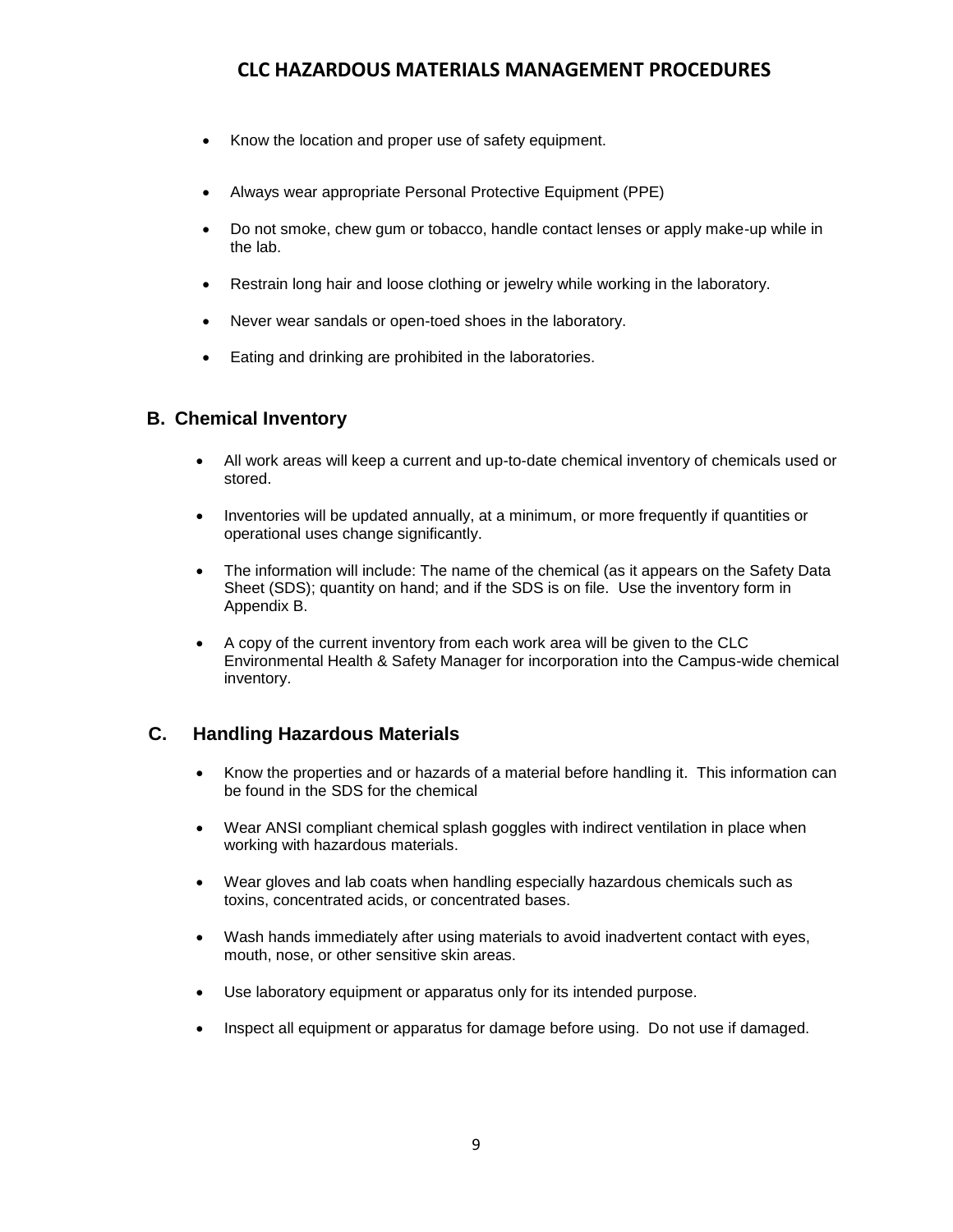### **D. Storage of Hazardous Materials**

- Store all materials/chemicals in closed, sturdy, and appropriately rated containers. Refer to the SDS for proper storage information. . If leakage is noted, the hazardous material shall be transferred immediately to a new container.
- All containers are kept tightly closed except when material is being actively transferred into and out of the container.
- Label all non-original containers with the appropriate identification and hazard information.
- Store materials that are not being used in proper cabinets or on shelves rather than on a lab bench. Specific location(s) will be designated for the storage of hazardous materials. Hazardous materials should be segregated into materials of similar chemical and/or physical attributes and hazards, so that incompatible materials are separated. All hazardous materials shall be returned to those locations after each use
- If a chemical is transferred from the original manufacturer container into a secondary container, the new container is to be appropriately labeled, including hazard information.
- Store chemicals based on their reactive nature, hazard level, flammability, and compatibility.
- Lock all storage areas when not in use.
- Display the classification system used for the storage of the materials/chemicals in the principle storage area.
- Store flammable and corrosive chemicals in OSHA/NFPA approved storage containers and/or storage cabinets.
- Store all cold-storage flammables in OSHA/NFPA approved flammables/explosion proof refrigerators.
- The storage of any hazardous material must not obstruct any exit.
- Cabinets used for chemical storage are of solid, sturdy construction, preferably hardwood or metal.
- The weight of containers of hazardous materials stored on shelving or cabinets must not exceed the load capacity of the shelf or cabinet. A clearance of at least 18 inches from the sprinkler heads or (if no sprinkler heads are present) 24 inches from the ceiling is maintained.
- Wall-mounted shelving is not recommended for chemical storage; if used, ensure that the shelving has heavy-duty brackets and standards. Shelving should possess a lip to prevent containers from sliding off.
- Do not store hazardous materials on top of high cabinets or location s that are hard to see or reach. Corrosive liquids shall not be stored above eye level.
- Do not store containers of hazardous chemicals near heat or in direct sunlight.
- Where practical, use corrosion resistant storage trays or secondary containers to collect incidental spillage that may collect along the side of containers (e.g., paint cans).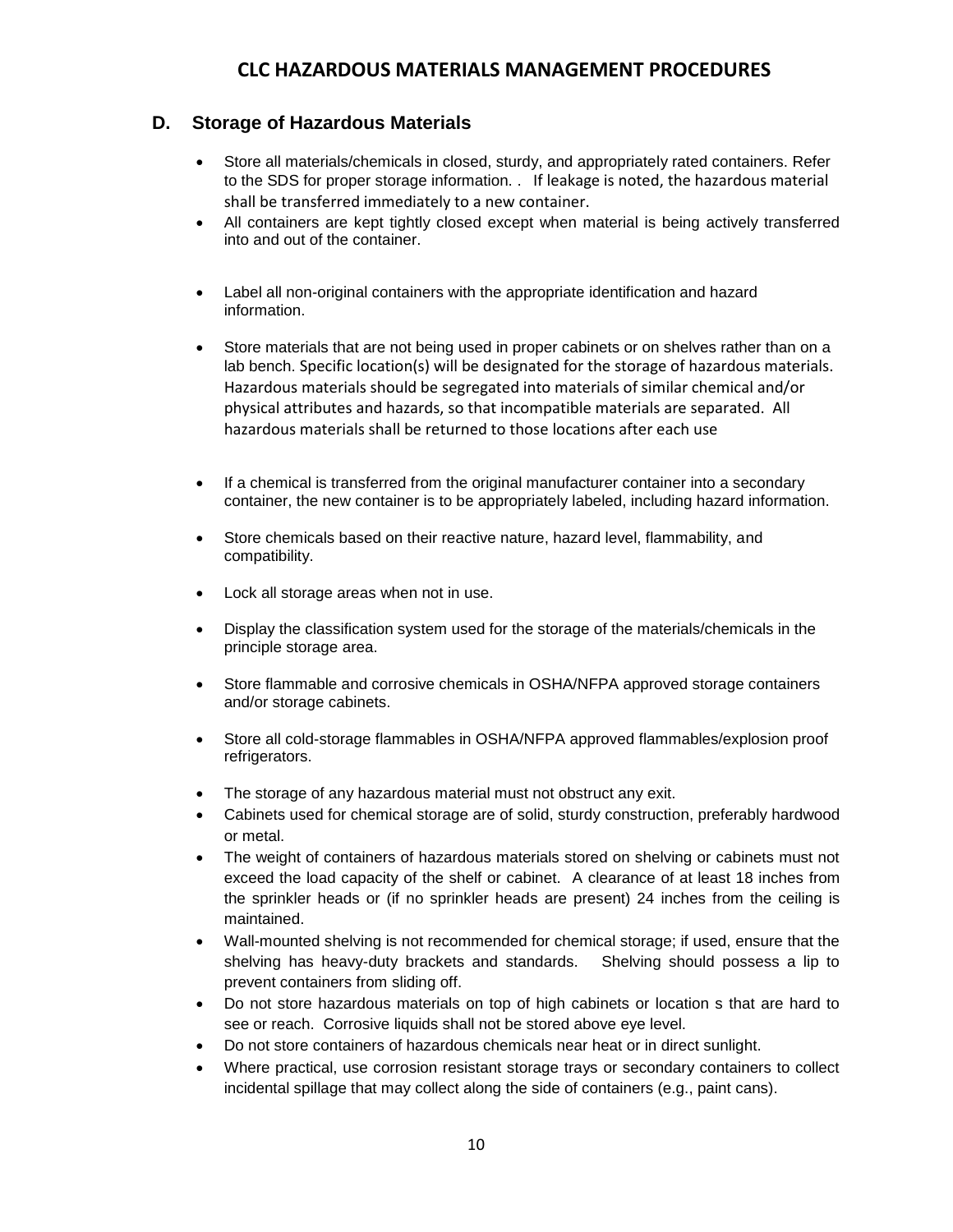Do not store hazardous materials in refrigerators where food or drink is stored, and the food and drink are not stored in locations where hazardous materials are stored or used.

### **E. Storage of Flammable and Combustible Materials**

The following general procedures will be utilized for storing and handling containers of flammable and combustible materials:

- Wherever practical, non-bulk flammable and combustible liquids will are stored either in a Underwriters Laboratory (UL) or Factory Mutual (FM) approved Safety Can or Flammables Cabinet.
- Consumer quantities of flammable and combustible products may be stored in the original containers they were purchased in. Otherwise, CLC must ensure that non-bulk flammable and combustible liquids are stored in accordance with the size limitations indicated in the following table:

| <b>Container Type</b>                             |            | <b>Flammable Liquid</b> | <b>Combustible Liquid</b> |            |            |
|---------------------------------------------------|------------|-------------------------|---------------------------|------------|------------|
|                                                   | ΙA         | <b>IB</b>               | IC                        | Ш          | III(A)     |
| Glass or approved plastic                         | 1 Pint     | 1 quart                 | 1 gallon                  | 1 gallon   | 1 gallon   |
| Metal (other than DOT<br>drums)                   | 1 gallon   | 5 gallon                | 5 gallon                  | 5 gallon   | 5 gallon   |
| <b>Safety Cans</b>                                | 2 gallon   | 5 gallon                | 5 gallon                  | 5 gallon   | 5 gallon   |
| Metal Drum $-$ (meeting<br>appropriate DOT spec.) | 60 gallon  | 60 gallon               | 60 gallon                 | 60 gallon  | 60 gallon  |
| Approved Metal Portable<br>Tanks                  | 660 gallon | 660 gallon              | 660 gallon                | 660 gallon | 660 gallon |

#### **MAXIMUM ALLOWABLE SIZE OF CONTAINERS AND METAL PORTABLE TANKS**

- The quantity of flammable and combustible liquids containers that are stored outside of a dedicated interior storage room and/or or flammable liquid storage cabinets will not exceed:
	- 25 gallons of Class IA liquids in containers
	- 120 gallons of Class IB, IC, II or III liquids in containers
	- 660 gallons of Class IB, IC, II or III liquids in a single portable tank
- No more than 60 gallons of Class I or Class II liquid, and no more than 120 gallons of Class III liquids may be stored in a storage cabinet and that no more than three such cabinets may be located in a single fire area.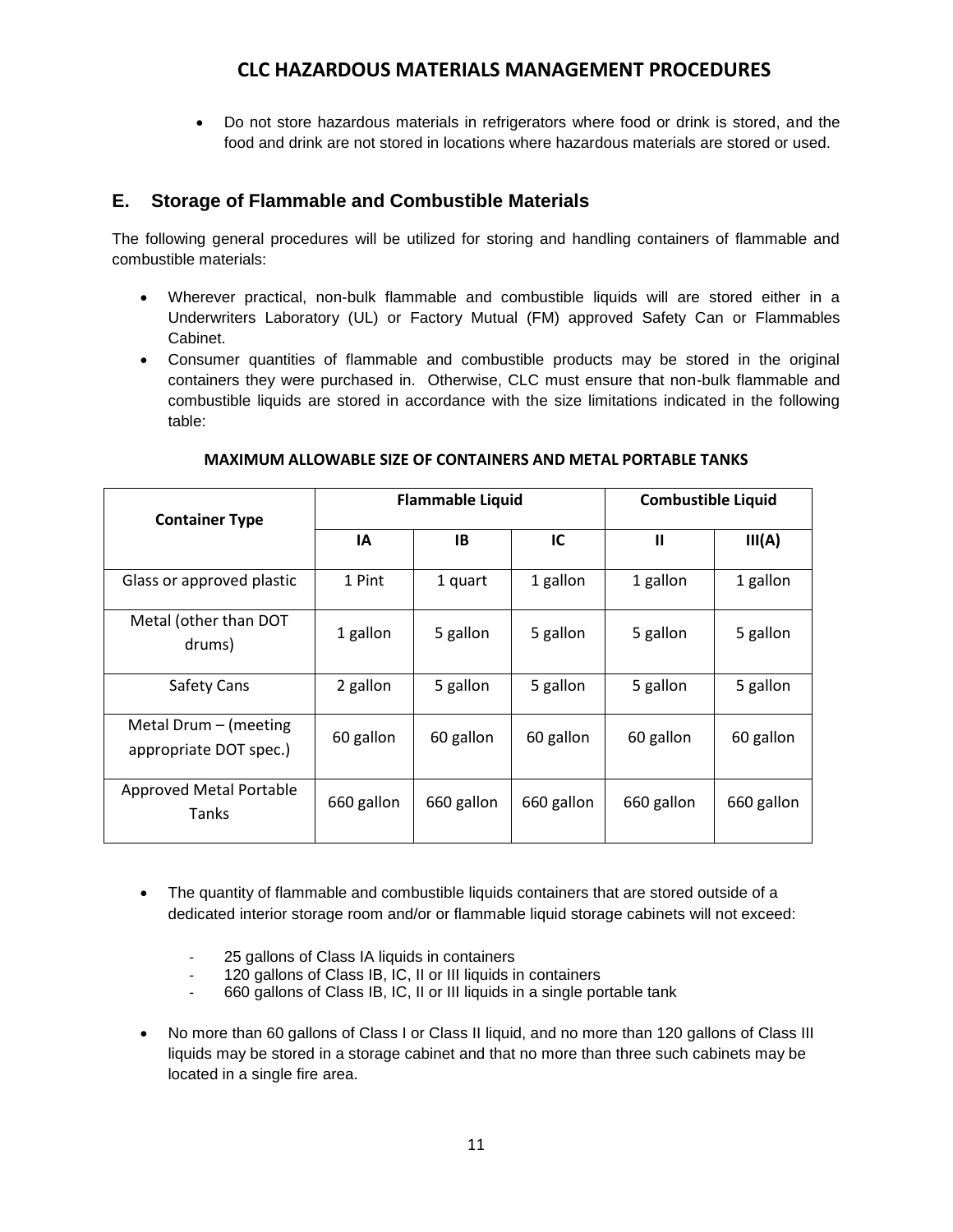- Flammable cabinets used for storage of flammable/combustible liquids meet applicable OSHA and NFPA standards.
- All containers (not just metal) used to store Class I liquids are bonded and grounded during dispensing activities. CLC also shall ensure that bonding and grounding is used when dispensing other flammable or combustible liquids, except for Class IIIB liquids. Note that it is not acceptable to merely hold the nozzle of the dispensing container in contact with the opening of the receiving container in lieu of attaching a bonding wire. Also, when grounding non-metallic containers, contact must be made directly to the liquid, rather than to the container.
- Containers of flammable / combustible materials are to be shielded from direct sunlight, away from heat sources and sources of ignition. Equipment with motors used in areas where flammables/combustible are stored must meet applicable National Electric Safety Code (US DOC, 1993) criteria for explosion resistance.
- The potential for the production of vapors and the associated risk of ignition by flashback will be assessed. Vapors from flammable liquids are denser than air and tend to sink to the floor level where they can spread over a large area.
- To the extent practical, flammable liquids in pressurized containers e.g., aerosol cans are stored in a flammable storage cabinet.

### **F. Storage of Corrosive Materials**

The following general procedures will be utilized by CLC for storing and handling containers and bulk tanks of corrosives:

- All acids and bases are segregated for storage. Note organic acids will not be stored with mineral acids.
- Approved eye and face protection be worn when corrosive chemicals are handled.
- If corrosives and water are to be mixed (diluted), acids or bases must be added to water; DO NOT add water to an acid or base.
- Liquid corrosives should not be stored above eye level.

### **G. Storage of Compressed Gases**

According to OSHA , **a compressed gas is defined as:**

- A gas or mixture of gases having, in a container, an absolute pressure exceeding 40 psi at 70 deg. F (21.1 deg. C); or
- A gas or mixture of gases having, in a container, an absolute pressure exceeding 104 psi at 130 deg. F (54.4 deg. C) regardless of the pressure at 70 deg. F (21.1 deg. C); or
- A liquid having a vapor pressure exceeding 40 psi at 100 deg. F (37.8 deg. C) as determined by ASTM D-323-72.

Compressed gases can be toxic, flammable, oxidizing, corrosive, or inert. In the event of a leak, inert gases can quickly displace air in a large area creating an oxygen-deficient atmosphere, toxic gases can create poison atmospheres, and flammable or reactive gases can result in fire and exploding cylinders. In addition, there are hazards from the pressure of the gas and the physical weight of the cylinder. All compressed gases are potentially hazardous because of the high pressure stored inside the cylinder. A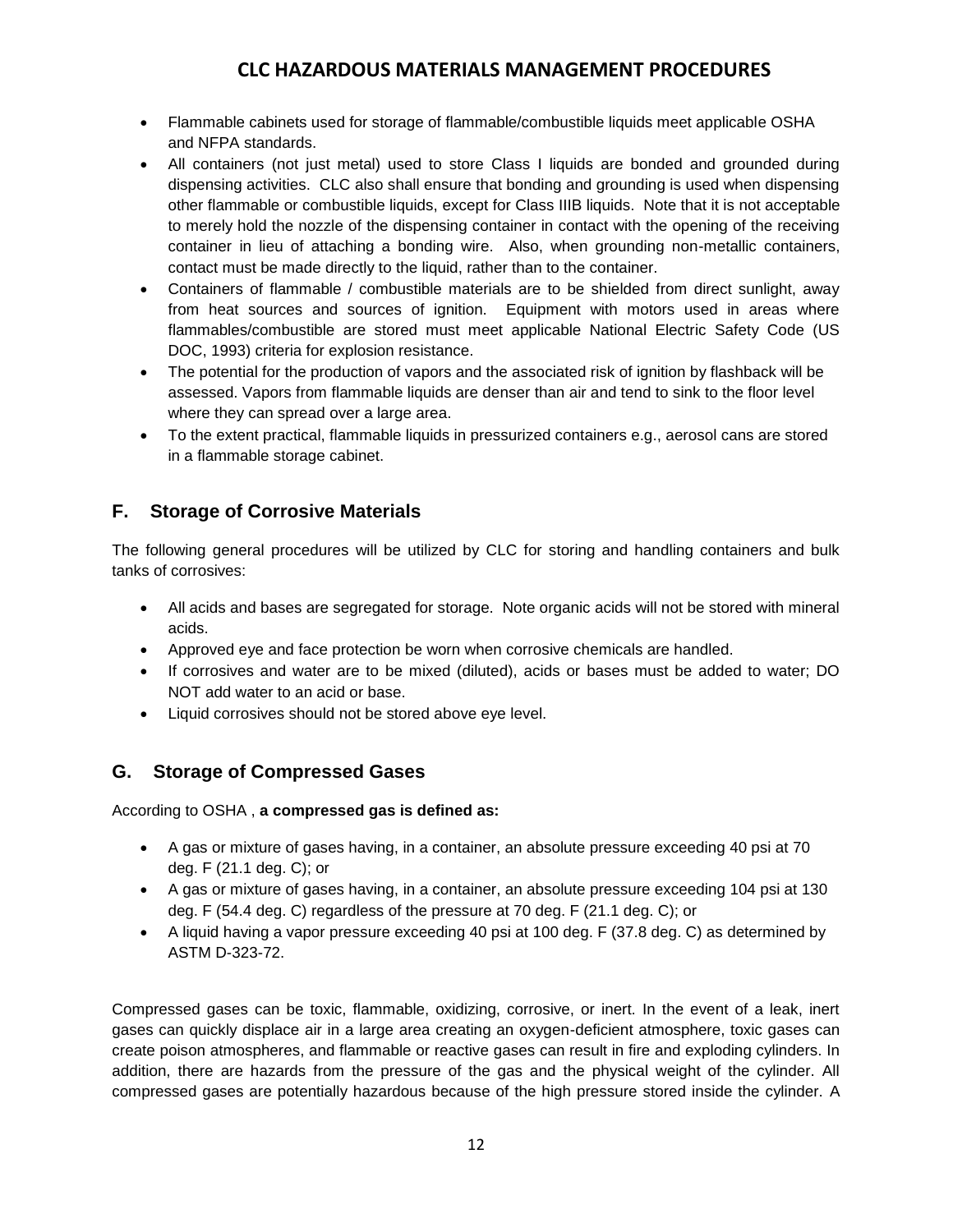sudden release of pressure can cause injuries and property damage by propelling a cylinder or whipping a line. A full size cylinder may weigh more than 130 pounds. The cylinder can itself become a missile if the cylinder valve is broken off.

The following procedures will be utilized by OTAY for cylinder inspection, handling, storage, set=up and use, and managing empty cylinders:

#### Inspection:

- Inspect cylinders to ensure that they are in a "safe condition".
- Inspect all cylinders upon receipt and accept only properly identified cylinders do not rely on color codes.
- If a cylinder or valve is noticeably corroded, the vendor should be contacted for instructions.
- Most leaks occur at the valve in the top of the cylinder and may involve the valve threads valve stem, valve outlet, or pressure relief devices. CLC personnel should not attempt to repair leaking cylinders. Where action can be taken without serious exposure to personnel:
	- Move the cylinder to an isolated, well-ventilated area (away from combustible materials if the cylinder contains a flammable or oxidizing gas).
	- Contact the site supervisor and appropriate emergency response personnel (e.g., fire department).
	- Whenever a large or uncontrollable leak occurs, evacuate the area and immediately contact emergency response personnel (e.g., fire department).

#### Handling:

- Avoid dropping, dragging, sliding or rolling cylinders. Use a suitable hand truck or cart equipped with a chain or belt for securing the cylinder to the cart, even for short distances.
- Never transport with the regulator in place.
- Take precautions so that gas cylinders are not dropped or allowed to strike each other or other objects. Dropping or striking may damage the cylinder valve, which could turn the cylinder into a dangerous projectile with the potential to destroy property and/or injure personnel.
- Cylinders should not be used as rollers for moving material or other equipment.
- Cylinder caps should be left on each cylinder until it has been secured against a wall or bench or placed in a cylinder stand, and is ready for installation of the regulator.
- Cylinder caps protect the valve on top of the cylinder from damage if knocked.
- Never tamper with pressure relief devices in valves or cylinders.
- Use only wrenches or tools provided by the cylinder supplier to remove a cylinder cap or to open a valve. Never use a screwdriver or pliers.
- Keep the cylinder valve closed except when in use.
- Position cylinders so that the cylinder valve is accessible at all times.

Where more than one type of gas is in use, label gas lines. This is particularly important when the gas supply is not in the same room or area as the operation using the gases.

- Do not use the cylinder valve itself to control flow by adjusting the pressure.
- Appropriate lifting devices, such as cradles or nets, must be used when using a crane, hoist or derrick to transport gas cylinders. Do not use magnets or slings to lift gas cylinders. Do not use the valve protection cap for lifting a gas cylinder.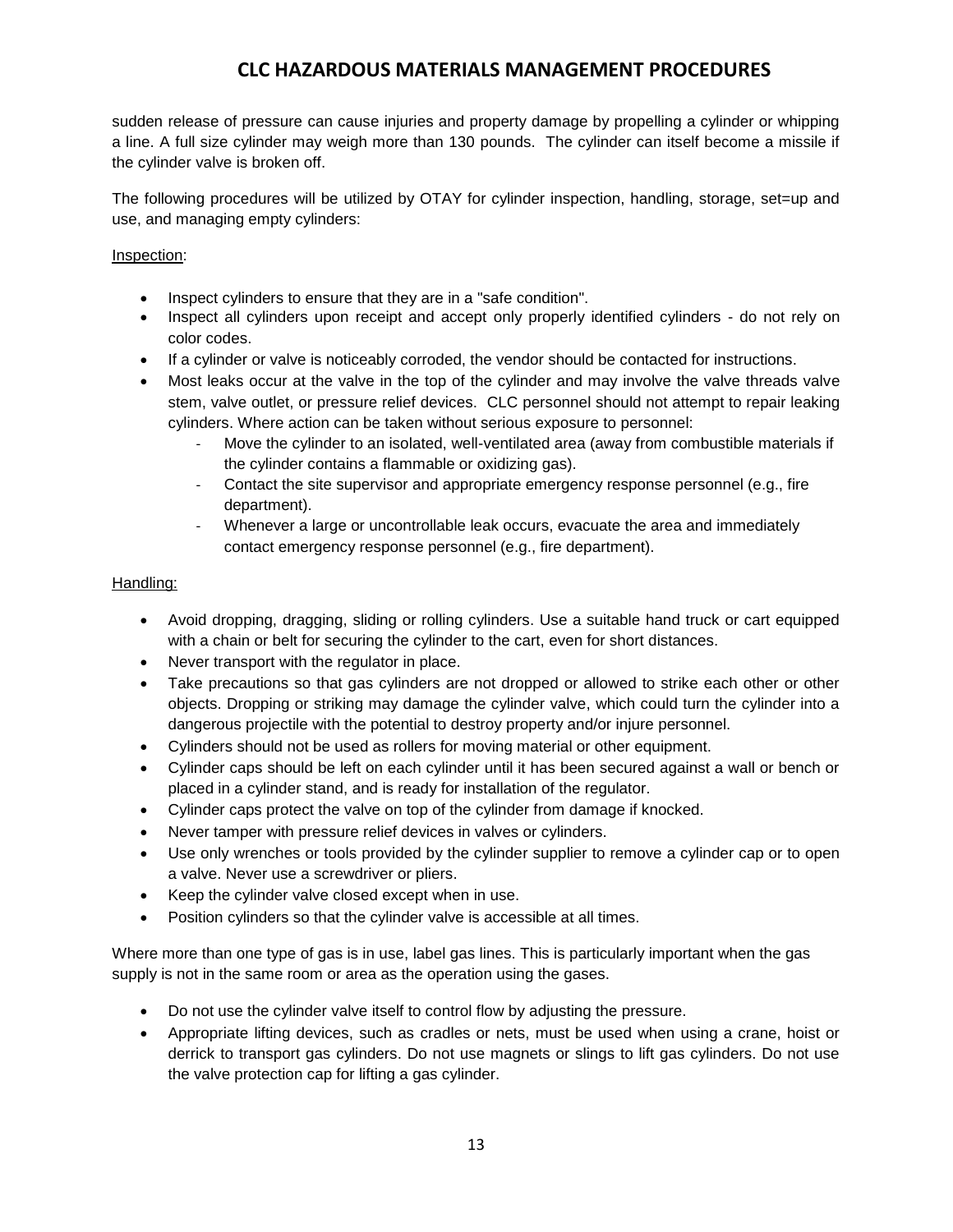### Storage:

- All cylinders must be secured to a wall, bench, fixed support [or cylinder stand](http://www.labsafety.com/search/gas%2Bcylinder%2Bstands) using a chain or strap placed 2/3 of the way up. Cylinder stands are an alternative to straps.
- Cylinders should be strapped individually.
- Cylinders should not be stored with a regulator attached. Secure the proper gas cap to the threaded portion on the top of the cylinder to protect the valve.\*
- Do not store full and empty cylinders together.
- Segregate cylinders by hazard classes while in storage. Oxidizers (e.g., oxygen) and flammable gases (e.g. acetylene) should be stored in areas separated by at least 20 feet or by a noncombustible wall.
- Cylinders should not be stored near radiators or other heat sources. If storage is outdoors, protect cylinders from weather extremes and damp ground to prevent corrosion.
- No part of a cylinder should be subjected to a temperature higher than 125oF. A flame should never be permitted to come in contact with any part of a compressed gas cylinder.
- Do not place cylinders where they may become part of an electric circuit.
- Keep the number of cylinders in a laboratory to a minimum to reduce the fire and toxicity hazards.
- Ensure that the cylinder is properly and prominently labeled as to its contents.
- All cylinders are be properly secured at all times to prevent tipping, falling or rolling. They can be secured with straps or chains connected to a
- The cylinders are stored in a cool, dry, well-ventilated, fire-resistant area that meets all applicable federal, state and local regulations.
- Store cylinders upright
- DO NOT store flammable gases next to an exit or near oxygen cylinders.
- Properly secure cylinders in a well ventilated and protected area away from heat, flames, and the sun.
- Leave cap on and valve closed when cylinder is not in use.
- When a cylinder is empty or not being used, ensure that the valve is closed, the regulator removed and that the valve protector cap is secured in place.
- DO NOT purchase more or larger cylinders than necessary.

### Set-Up and Use:

- Before using cylinders, read all label information and material safety data sheets (MSDSs) for detailed information on the chemical contained in the gas cylinder. Specific chemical handling and storage precautions will be outlined in the MSDS. The MSDS will also have specifications for appropriate personal protective equipment for worker protection.
- The cylinder valve outlet connections are designed to prevent mixing of incompatible gases. The outlet threads vary in diameter; some are internal and some are external; some are right-handed and some are left-handed. Generally, right-handed threads are used for fuel gases.
- Use compressed gases only in a well-ventilated area. Toxic, flammable and corrosive gases should be carefully handled in a hood or gas cabinet. Proper containment systems should be used and minimum quantities of these products should be kept on-site.
- To set up and use the cylinder, follow these steps:
	- Attach the closed regulator to the cylinder. Never open the cylinder valve unless the regulator is completely closed.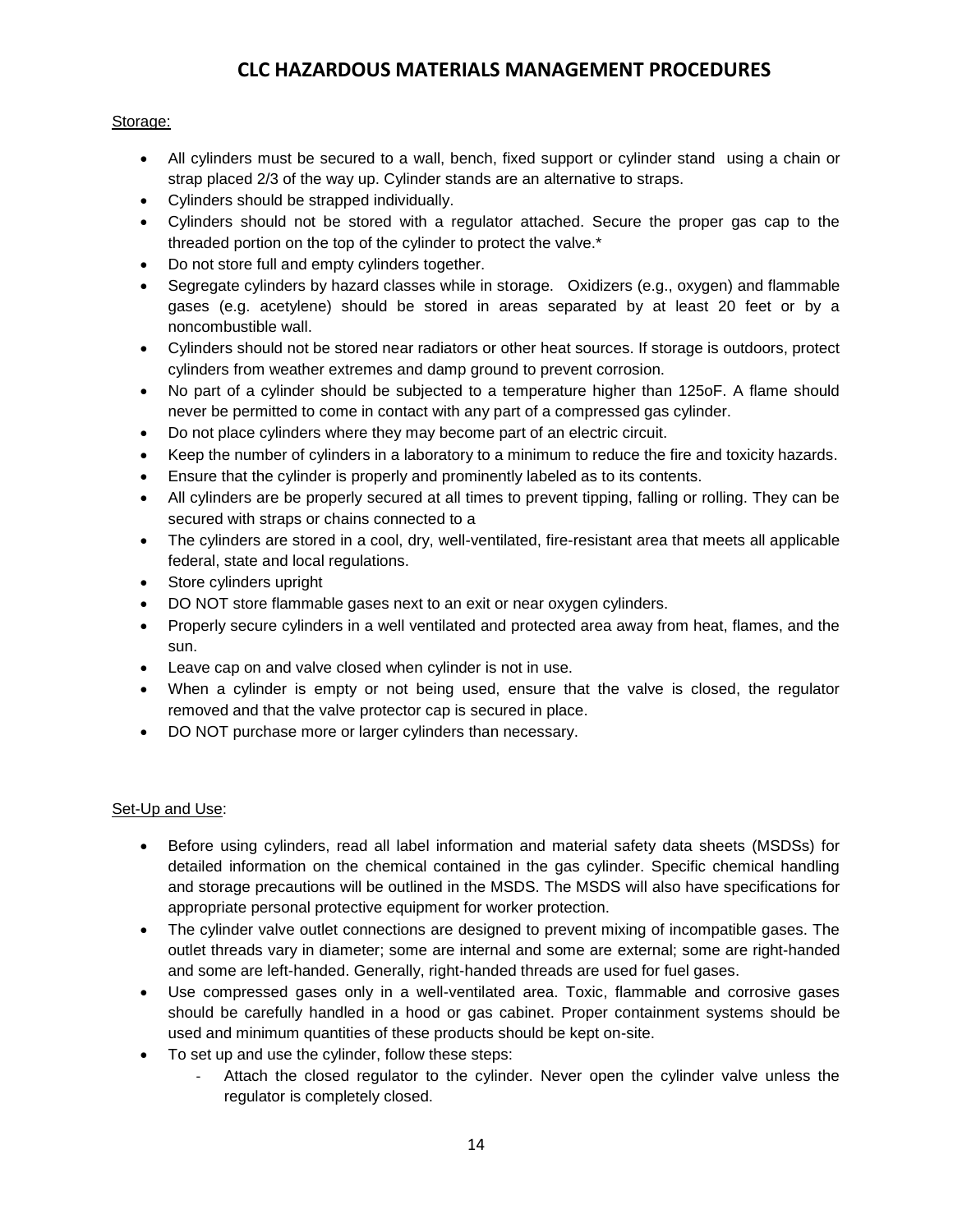- Regulators are specific to the gas involved. A regulator should be attached to a cylinder without forcing the threads.
- Ensure the threads of both the regulator and main valve are clean. If the inlet of a regulator does not fit the cylinder outlet, no effort should be made to try to force the fitting. A poor fit may indicate that the regulator is not intended for use on the gas chosen.
- Turn the delivery pressure adjusting screw counter-clockwise until it turns freely. This prevents unintended gas flow into the regulator.
- Open the cylinder slowly until the inlet gauge on the regulator registers the cylinder pressure. If the cylinder pressure reading is lower than expected, the cylinder valve may be leaking.
- With the flow control valve at the regulator outlet closed, turn the delivery pressure adjusting screw clockwise until the required delivery pressure is reached.
- Check for leaks using Snoop or soap solution. At or below freezing temperatures, use a glycerin and water solution, such as Snoop, rather than soap. Never use an open flame to detect leaks.
- When finished with the gas, close the cylinder valve, release the regulator pressure and replace the gas cap if it will not be used in the near future.

To assemble equipment and piping:

- Do not force threads that do not fit exactly.
- Use Teflon tape or thread lubricant for assembly. Teflon tape should only be used for tapered pipe thread, not straight lines or metal-to-metal contacts.
- Avoid sharp bends of copper tubing. Copper tubing hardens and cracks with repeated bending.
- Inspect tubing frequently and replace when necessary.
- Tygon and plastic tubing are not appropriate for most pressure work. These materials can fail under pressure or thermal stress.
- Do not mix different brands and types of tube fittings. Construction parts are usually not interchangeable.
- Do not permit oil or grease to contact cylinders or their valves, especially cylinders containing oxidizing gases.
- Do not use oil or lubricants on equipment used with oxygen.
- Do not use copper piping for acetylene.
- Do not use cast iron piping for chlorine.
- Discontinue use of the cylinder when it has at least 25 psi remaining; close valve to prevent air and moisture from entering. Return unused and empty cylinders to the vendor for reuse or refill.

#### Empty Cylinders:

- Remove the regulator and replace the cylinder cap.
- Mark the cylinder as "empty" or "MT" and store in a designated area for return to the supplier.
- Do not store full and empty cylinders together.
- Do not have full and empty cylinders connected to the same manifold. Reverse flow can occur when an empty cylinder is attached to a pressurized system.
- Do not refill empty cylinders. Only the cylinder supplier should refill gases.
- Do not empty cylinders to a pressure below 25 psi (172 Kpa). The residual contents may become contaminated with air.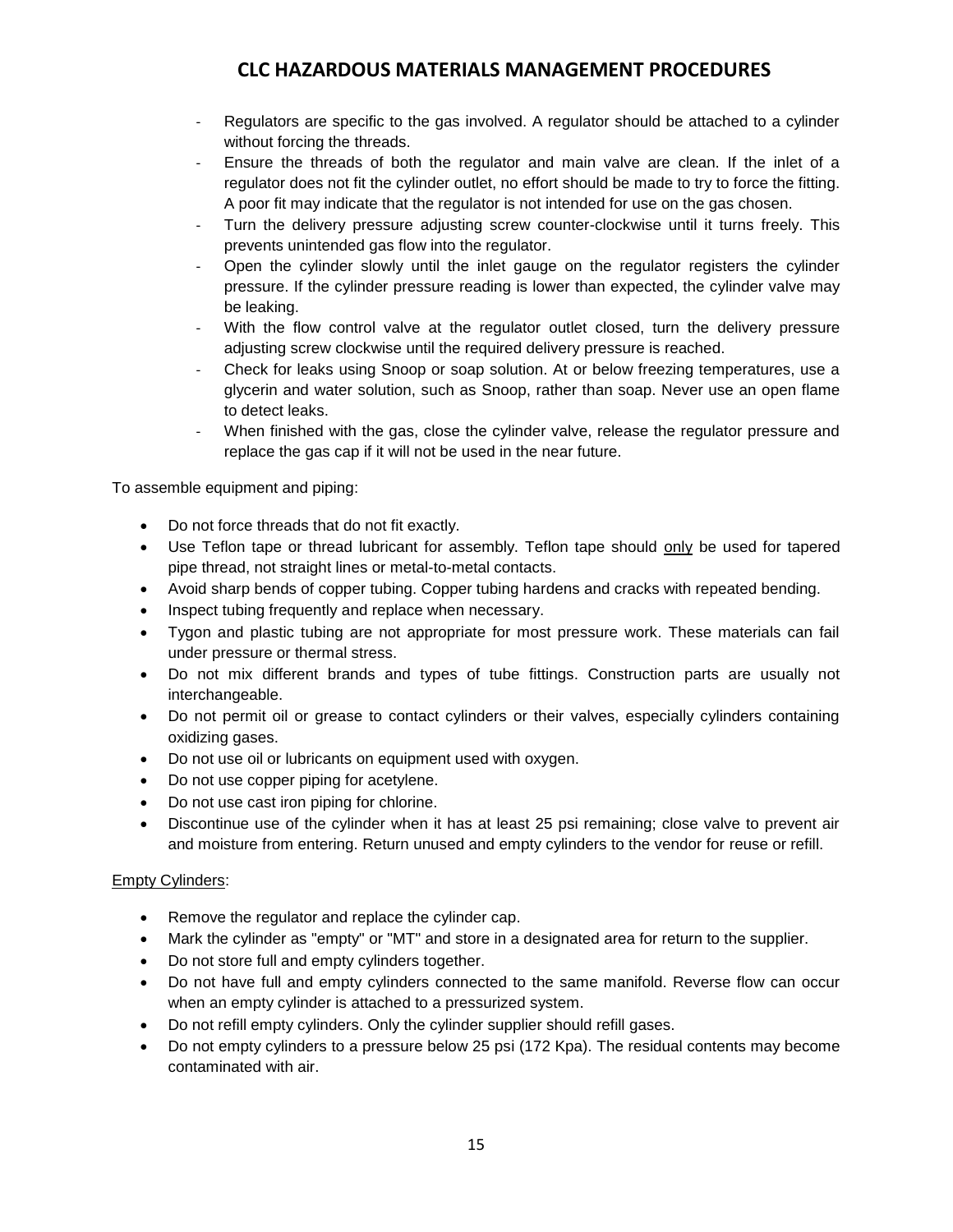### **H. Disposal of Hazardous Waste** (list waste storage sites)

Disposal of hazardous materials must be according to federal and state regulations for each chemical.

- Waste container Management:
	- o must be made of materials compatible with the waste being collected;
	- must be of the appropriate size for the amount of waste to be stored;
	- o must be kept closed during storage, except when adding or removing waste;
	- o must be maintained in good condition (e.g. to avoid leaks)
- Labeling Waste Containers:
	- $\circ$  All containers used for storing hazardous waste must have the words "hazardous" waste" on them.
	- o must have contents of container;
	- $\circ$  must have accumulation date (not required for satellite accumulation containers, only when the quantity in a given satellite accumulation area exceeds 55 gallons must they be labeled with an accumulation start date, then they have 3 days to be move the waste to the Waste Accumulation Room ;
	- o must use the standard NFPA label determined for the material/chemical.
- Waste Accumulation Room:
	- o Once a satellite accumulation waste container is full and moved to the cart in the Hazardous Waste Accumulation Room (C-205), it shall be labeled with the date. This will serve as the "Accumulation Start Date". This will ensure that waste is disposed of within the proper allowed time frame.
	- o Weekly inspections of the waste accumulation room must be performed and documented.
	- o Adequate communications devices must be present in the Waste Accumulation Room.
	- o Adequate aisle space must be maintained between containers of hazardous waste.
	- o Adequate spill response equipment must be available in the Waste Accumulation Room
- Waste Disposal/Removal:
	- $\circ$  The CLC Environmental Health and Safety Manager will be in charge of making sure that all hazardous materials are disposed of by a certified hazardous waste contractor, and according to OSHA and EPA guidelines.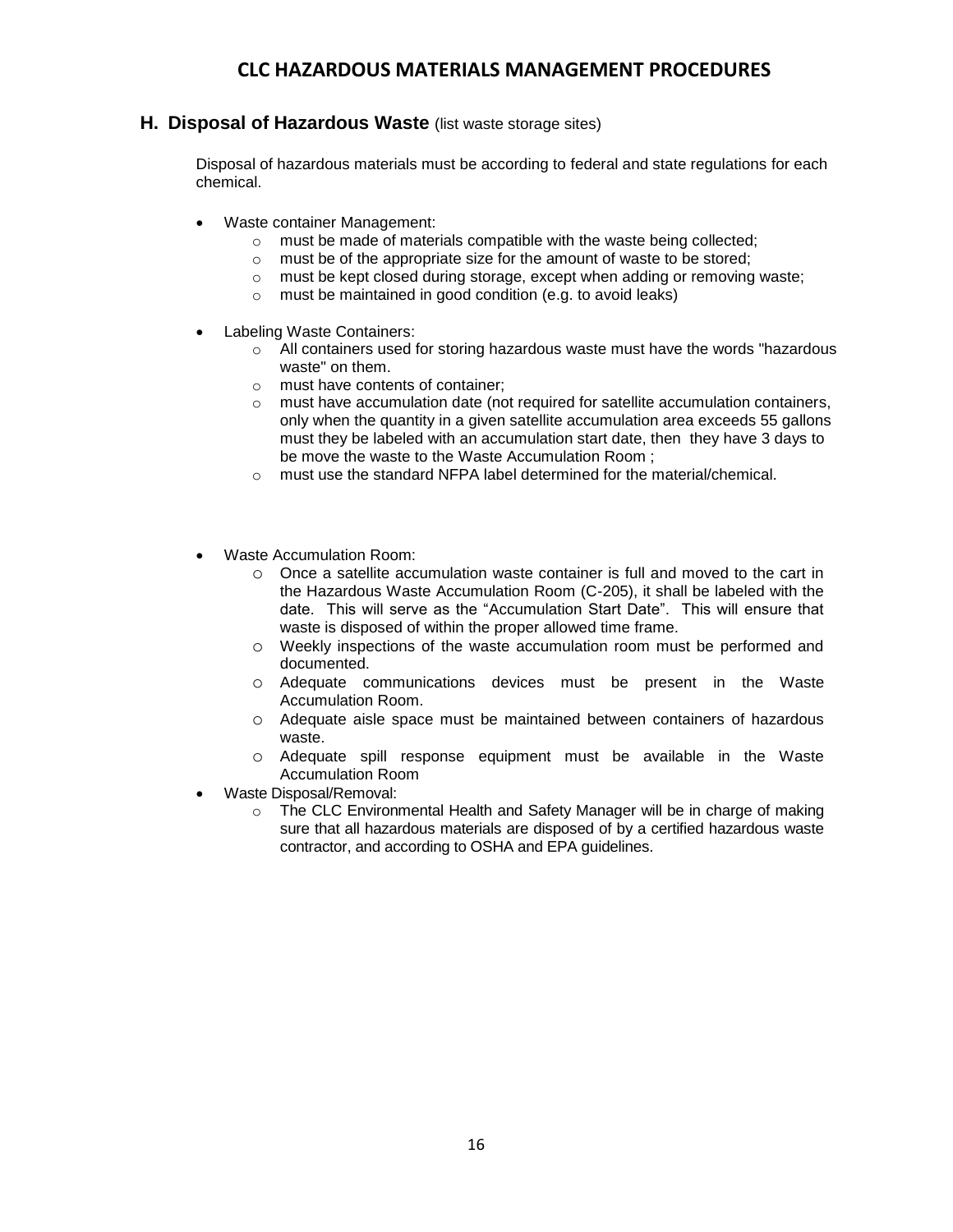### **Appendix A**

As of June 1, 2015, the Hazard Communication Standard (HCS) will require pictograms on labels to alert users of the chemical hazards to which they may be exposed. Each pictogram consists of a symbol on a white background framed within a red border and represents a distinct hazard(s). The pictogram on the label is determined by the chemical hazard classification.

#### **Health Hazard Carcinogen Mutagenicity Reproductive Toxicity Respiratory Sensitizer Target Organ Toxicity Aspiration Toxicity Flame Flammables Pyrophorics Self-Heating Emits Flammable Gas Self-Reactives Organic Peroxides Exclamation Mark Irritant (skin and eye) Skin Sensitizer Acute Toxicity Narcotic Effects Respiratory Tract Irritant Hazardous to Ozone Layer (Non-Mandatory) Gas Cylinder Gases Under Pressure Corrosion Skin Corrosion/Burns Eye Damage Corrosive to Metals Exploding Bomb Explosives Self-Reactives Organic Peroxides Flame Over Circle Oxidizers Environment (Non-Mandatory) Aquatic Toxicity Skull and Crossbones Acute Toxicity (fatal or toxic)**

### **HCS Pictograms and Hazards**